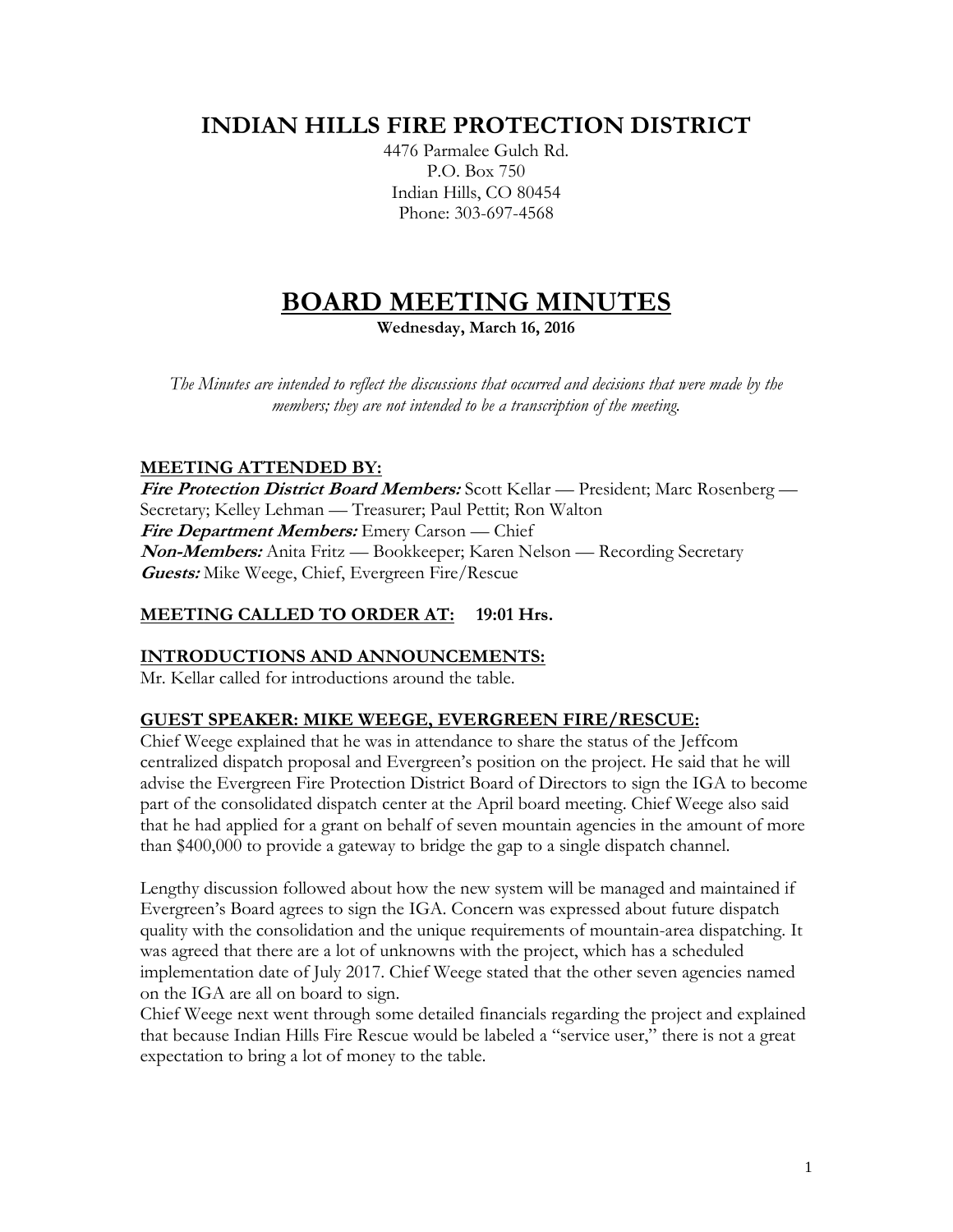Given the details Chief Weege had shared, Mr. Kellar stated that the letter the Board has prepared regarding concerns about the consolidated dispatch system is semi-pointless since the system will be changing regardless. Chief Weege reminded that the number one priority of the project is to provide a high level of service to responders and the community.

Further conversation followed about backup plans in the event of a system outage or other communication problem. Chief Weege relayed that Metcom and Jeffco would serve as the backup agencies.

# **FEBRUARY MINUTES:**

Mr. Rosenberg made a *motion* to waive the reading of the February Minutes, which was seconded by Mr. Walton and passed unanimously.

Mr. Pettit made a *motion* to accept the February Minutes as written. Mr. Rosenberg seconded the motion, which passed unanimously.

# **MARCH SPECIAL MEETING MINUTES:**

Mr. Rosenberg made a *motion* to waive the reading of the March Special Meeting Minutes, which was seconded by Mr. Pettit and passed unanimously.

Mr. Rosenberg made a *motion* to accept the March Special Meeting Minutes as written. Mr. Walton seconded the motion, which passed unanimously.

#### **TREASURER'S REPORT:**

#### **Monthly Financial Reports**

District expenses are at 14% as of the end of February. Ms. Fritz drew attention to the fact that account #5150 (Station Maintenance/Repair) is already over budget due to unexpected septic system and station generator expenses.

Minimal conversation occurred regarding the Profit Loss Budget Performance spreadsheet other than to note that EMS expenses (account #6045) are high for the month because of Ambulance Day.

Ms. Fritz announced she had one more check to write:

#12819 to Jefferson County for \$271.81 for fuel.

Mr. Walton made a *motion* to approve checks #12800-12819, plus automated payments, credit card expenses, and bank fees. Mr. Rosenberg seconded the motion, which passed unanimously.

#### **DEPARTMENT/OFFICERS' REPORTS:**

# **Fire Marshal — Randy Rudloff**

Not present.

#### **Chief — Emery Carson**

Mr. Carson distributed a report and began by saying that apparatus 357 has been titled. He explained that Mr. Batista had finally sent the original title.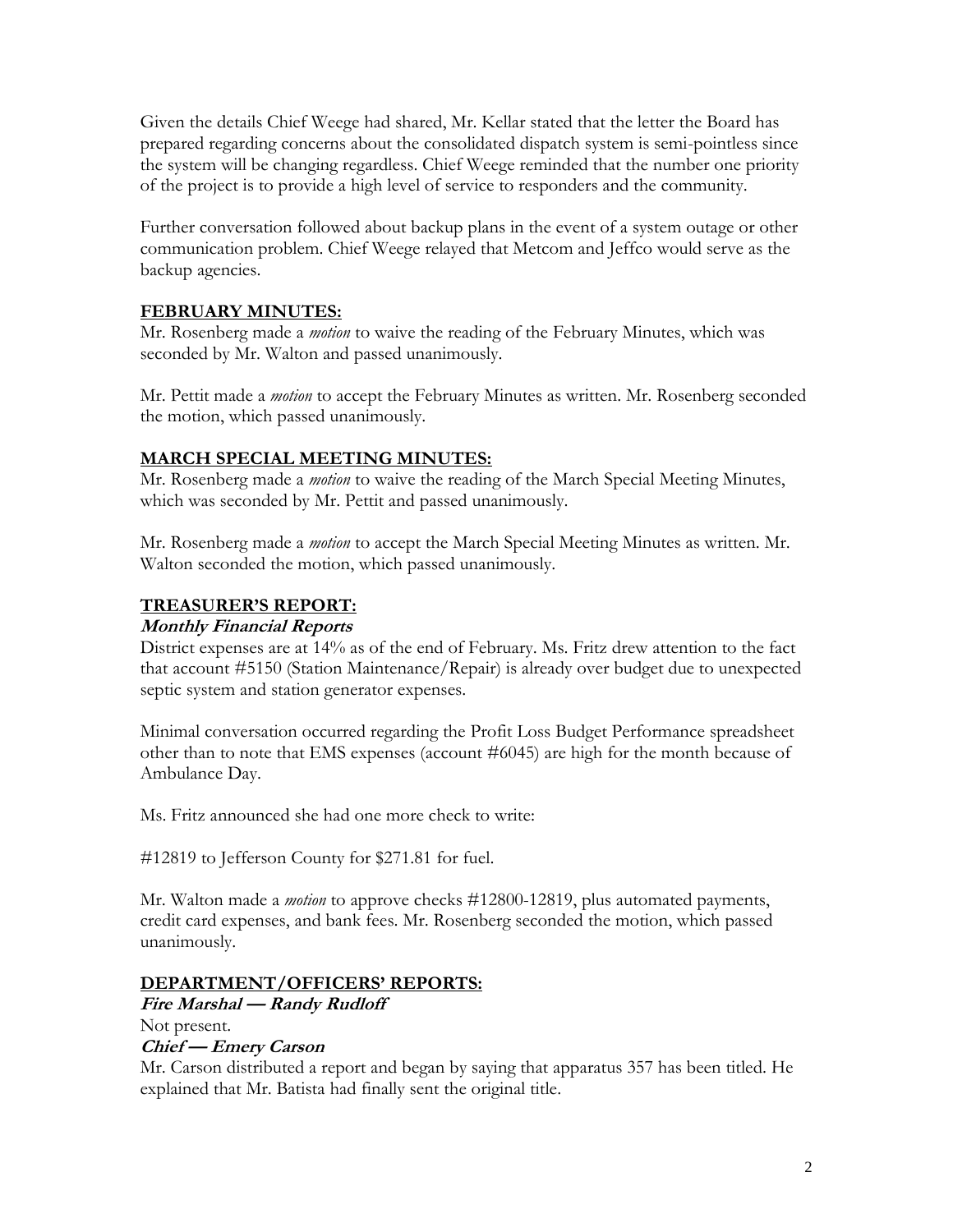Next, Mr. Carson reiterated that Chief Weege had gone in front of NCR Communications to get the funding to complete the single dispatch channel. A decision will be made by April 10.

Conversation segued to the need for an updated mutual aid agreement with Inter-Canyon to enable volunteers from both departments to drive ambulances from either agency. Mr. Carson distributed a draft of an updated agreement for board members to see. After review, concerns were raised that clarification was needed to spell out that volunteers could actually drive the apparatus rather than just accompany patients. Also, it was suggested that mention be made of annual background checks through the DMV. Mr. Kellar also questioned why the updated agreement had an effective date of only one year rather than leaving it open ended.

Mr. Carson agreed to make changes and then forward the agreement to the attorney for review before the next board meeting.

Next, Mr. Carson distributed a copy of the RFP for station siding, which has been reviewed by the attorney. Brief discussion followed about publishing an abbreviated version in the local paper referencing a link to complete bid documents on the District's website. Mr. Rosenberg raised the concern about spending money to re-side a structure that isn't in good condition. After conversation, it was agreed that Mr. Carson would also look into getting bids to simply repair and repaint the existing exterior.

Mr. Carson concluded his report by summarizing the calls for the month, which total 8 to date and 54 year to date.

#### **Assistant Chief — Marc Rosenberg**

Mr. Rosenberg said that he had nothing to share.

**Fire Captain — Scott Case** Not present.

**EMS Captain — Bob Fager**

Not present

#### **NEW BUSINESS:**

#### **Fourth of July Update**

Mr. Carson shared that community meetings were being held to see if having a fireworks display this summer is feasible. Mr. Carson reminded that organizers would have to pay for the cost of the fireworks as well as manpower for traffic control. He also noted that weather might play a factor.

#### **EXECUTIVE SESSION:**

Mr. Rosenberg made a *motion* to call an Executive Session at 21:00 per CRS  $\&$  24-6-402(4)(f) to discuss personnel issues. Mr. Walton seconded the motion, which passed unanimously. All meeting attendees left the room with the exception of the Board members and Mr. Carson. Recording commenced using the District's recorder.

The Executive Session concluded at 21:17 and the meeting was called back to order.